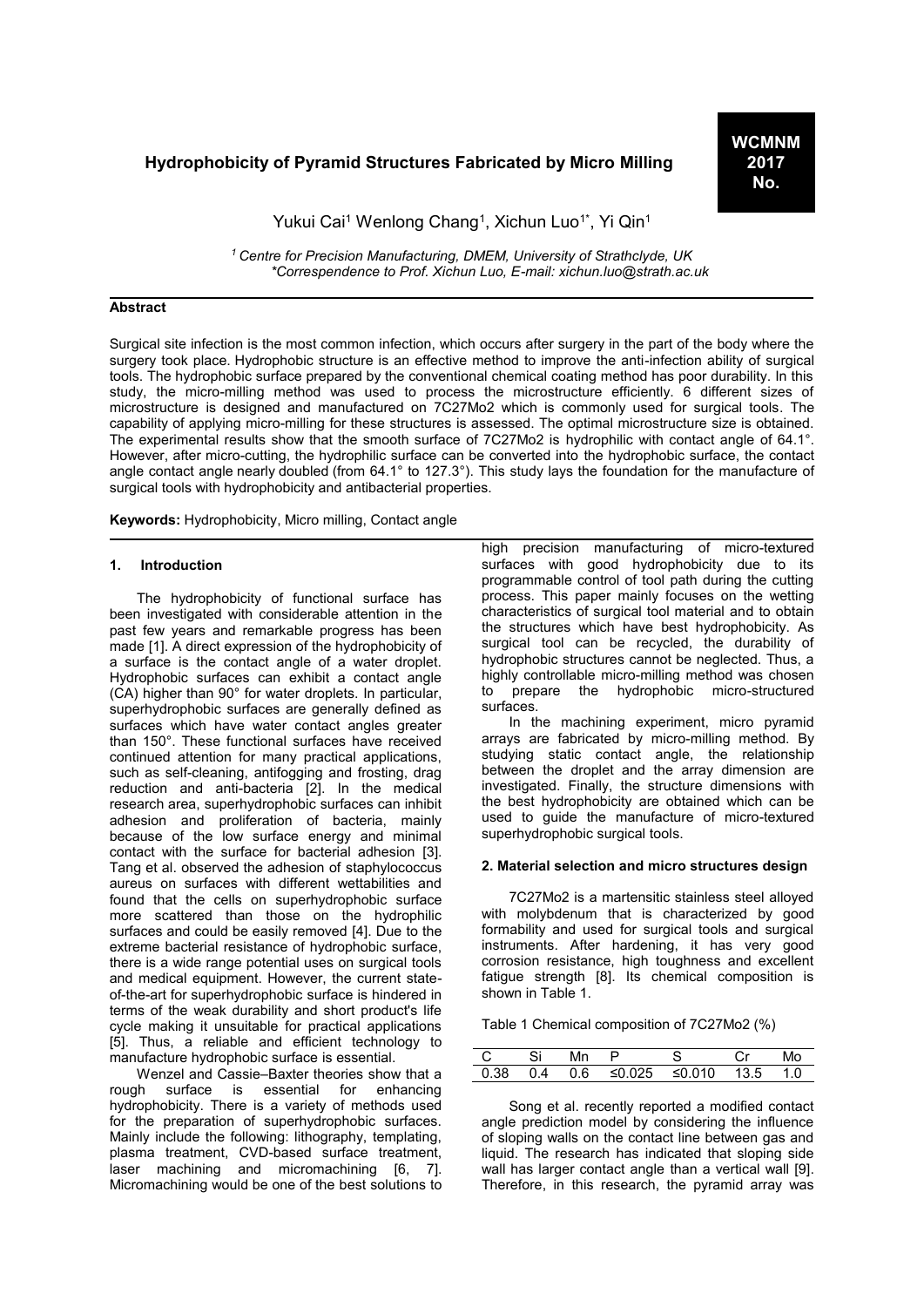chosen to prepare the hydrophobic structures. The 3D model of micro pyramid arrays is shown in Fig.1. Six samples with different depth, width and spacing micro pyramid arrays are designed. The parameters of the different pyramid array are summarized in Table 2.



Fig. 1. 3D model of pyramid arrays

Table 2 The design parameters of the different pyramid arrays

| Sample<br>No. | $a(\mu m)$ | $b(\mu m)$ | $c(\mu m)$ | Number of<br>Arrays |
|---------------|------------|------------|------------|---------------------|
| 1             | 70         | 70         | 30         | 22 Slots            |
| 2             | 60         | 120        | 30         | $16\times 16$       |
| 3             | 100        | 120        | 30         | $15\times 15$       |
| 4             | 10         | 180        | 100        | $20 \times 20$      |
| 5             | 20         | 180        | 100        | 18×18               |
| 6             | 50         | 180        | 100        | $16\times 16$       |

#### **3. Experimental details**

A five-axis micro machining center (KERN-2520, see Fig. 2 (a)) is employed to carry out the micro milling experiments. The maximum rotational speed is 50,000 rpm and axis travels are 250 mm for X, 220 mm for Y, 250 mm for Z, respectively. It is equipped with a laser Control NT to measure the micro milling tools.



(a) KERN-2520 (b) Flat V-shaped mill

#### Fig. 2. Experimental machine and cutting tool

Flat V-shaped tool has many advantages as compared with end milling cutter. The cutting edge of the V-shaped tool has similar shape with pyramid array, thus the microstructures can be machined with a higher efficiency than end milling cutter. Fig. 2 (b) shows a photo of the carbide flat V-shaped engraving mill with a 30° included angle and a 40 μm tool tip width taken by a laser Microscope.

Unidirectional milling was employed to generate V-shaped grooves on the sample surface by horizontal cutting strategy. After finishing the whole micro-slotted surface on the sample, vertical cutting with same step distance was then employed to obtain the final pyramid array. The cutting conditions are shown in Table 3.

| Table 3 |                    |
|---------|--------------------|
|         | Cutting conditions |

| Cutting parameters | Value              |
|--------------------|--------------------|
| Spindle speed      | 26000r/min         |
| Feed rate          | $0.6 \mu m$ /tooth |
| Axial depth of cut | $20 \mu m$         |

#### **4. Micro pyramid arrays topography measurement**

A laser microscope (Keyence VK-X250) was employed to measure surface topographies of microdirectional slots and pyramid arrays which were machined from the experiment as shown in Fig. 3.



(a) Sample 1



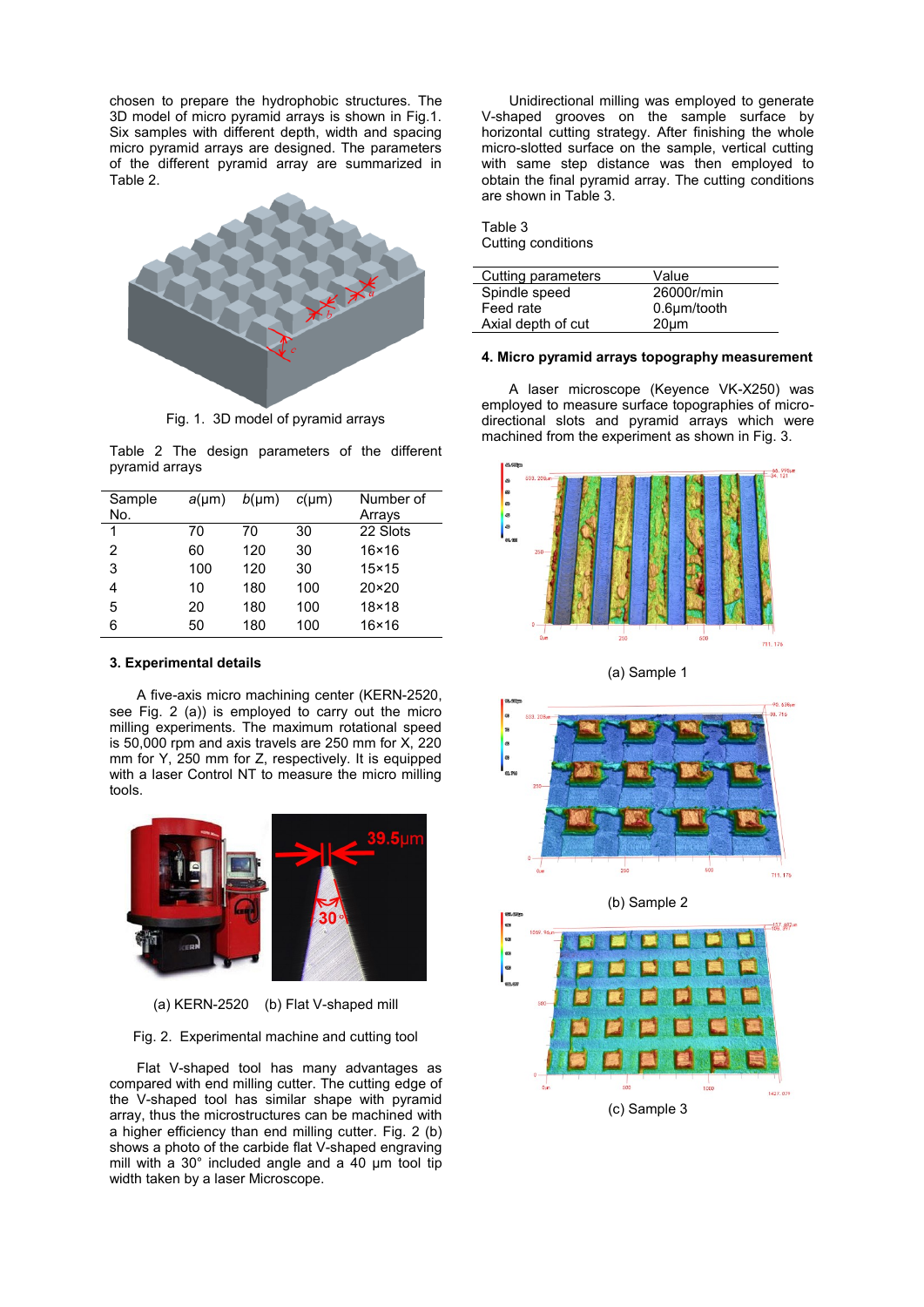

(d) Sample 4



(e) Sample 5



(f) Sample 6

Fig. 3. Surface topographies of different samples

As 7C27Mo2 is a kind of plastic material, surface burrs are clearly observed and mainly located at the edge of pyramids (shown in Fig. 3). Moreover, Samples 4, 5 and 6 have more burrs than samples 1, 2 and 3 due to increase of pyramid height.



Fig. 4. Flat V-shaped tool (after micro milling) The measured geometrical parameters of micropyramid arrays are listed in Table 4. Pyramids in

samples 4 and 5 shown in Fig. 3 have different b and c values in the two orthogonal directions. The deviations between the designed and measured dimensions of pyramid mainly due to the tool wear (see Fig. 4), tool setting error, elastic recovery after the cutting and surface burrs.

Table 4 Measured geometrical parameters of micropyramid arrays

| Sample<br>No.  | $a(\mu m)$ | $b(\mu m)$ | $c(\mu m)$ |
|----------------|------------|------------|------------|
| 1              | 55         | 62         | 16.3       |
| $\overline{2}$ | 61         | 111.3      | 34.9       |
| 3              | 99.9       | 120.6      | 26.6       |
| 4              | 3.6        | 140.1      | 47.2       |
| 5              | 19.4       | 176.2      | 98.7       |
| 6              | 60.3       | 180.8      | 96.7       |
|                |            |            |            |

#### **5. Hydrophobicity of micro-patterned surfaces**

Static contact angles of water droplets have been measured by the sessile drop method to characterize hydrophobicity of the micro-directional slots and pillar surfaces. A needle extrudes a water droplet on the sample. The water droplet volume is 0.5μL. With an industrial camera and image processing software on a PC, the contact angle can be determined.

In this research, the static contact angles of the grinding smooth surface (Sa=0.2μm) and micro milling flat surface (Sa=0.5µm) also being investigated. The side views of water droplets on various sample surfaces captured by the camera are shown in Fig. 5.



(a) Smooth surface (b) Micro milling surface



(c) Sample 1 (d) Sample 2



(e) Sample 3 (f) Sample 4